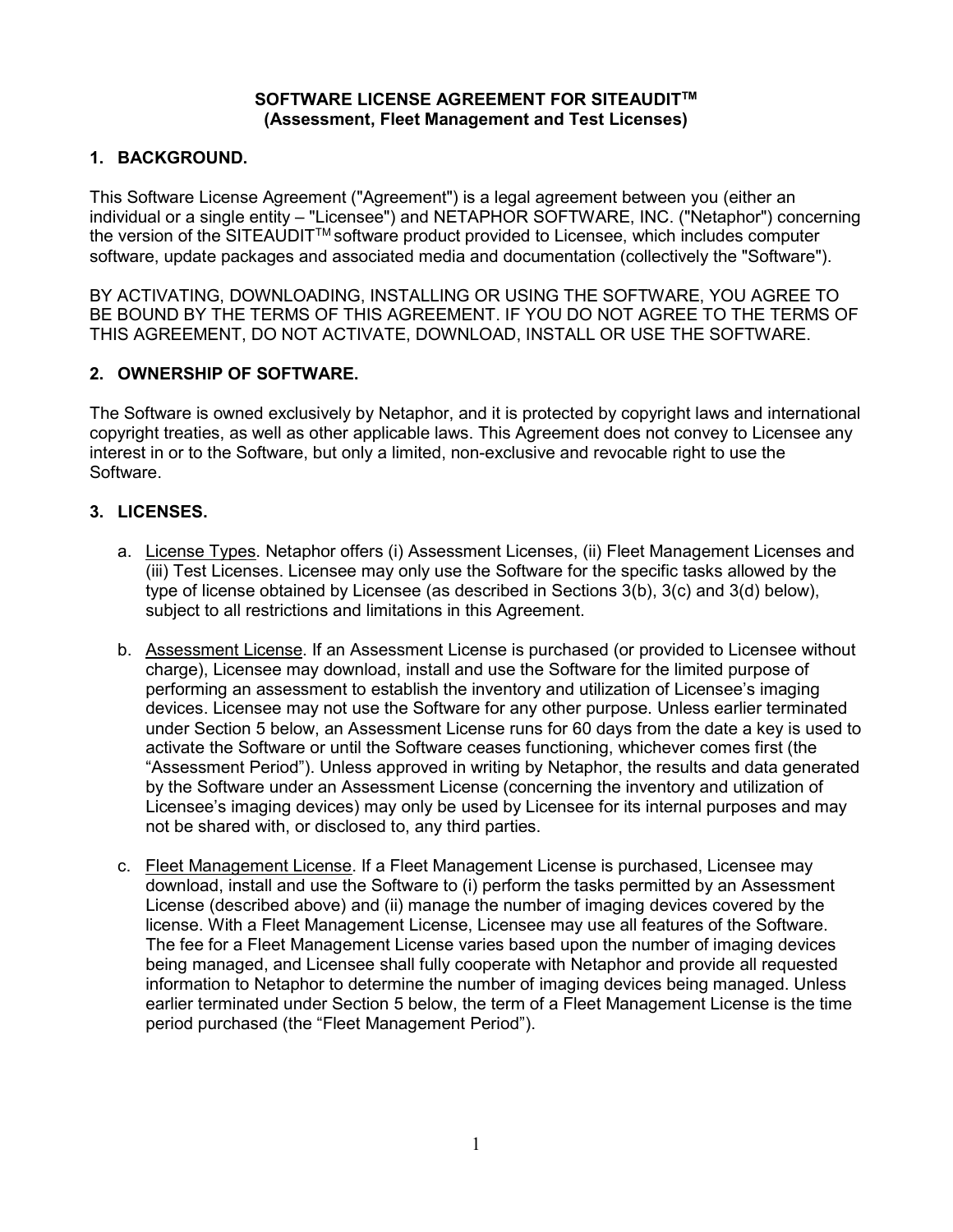d. Test License. If a Test License is obtained (typically without charge), Licensee may download, install and use the Software for the limited purpose of evaluating the Software to determine if the Software is suitable for Licensee's environment and has the functionality to address Licensee's needs. Licensee may not use the Software for any other purpose. Unless earlier terminated under Section 5 below, a Test License runs for 15 days from the date a key is used to activate the Software or until the Software ceases functioning, whichever comes first (the "Test Period").

# 4. RESTRICTIONS.

Licensee will not and will not knowingly permit any third party to (a) remove, deface, bypass, over-ride or otherwise defeat any product identification, copyright notices, trademarks, restricted rights or other proprietary restrictions, or any license administration or enforcement mechanisms contained in or affixed to the Software, (b) use the Software for any purpose other than as expressly permitted in this Agreement, (c) transfer, sell, assign, pledge, lease, rent or share Licensee's rights relating to the Software, (d) reverse engineer, decompile, disassemble, trace or translate the Software, or do anything to attempt to discover the Software's source code, (e) prepare any derivative works based on the Software, (f) copy the Software, or (g) modify, adapt or alter the Software.

### 5. TERMINATION OF LICENSES.

This Agreement is effective upon Licensee's activation, downloading, installation or use of the Software. Assessment Licenses automatically terminate at the end of the Assessment Period specified in Section 3(b) above, Fleet Management Licenses automatically terminate at the end of the Fleet Management Period specified in Section 3(c) above, and Test Licenses automatically terminate at the end of the Test Period specified in Section 3(d) above. In addition, Netaphor may terminate the licenses granted in this Agreement if (a) any amounts owing to Netaphor (from Licensee or anybody else) for such licenses are not timely paid to Netaphor or (b) Licensee breaches any of the terms of this Agreement. Moreover, with respect to any licenses provided free of charge, Netaphor may terminate such licenses at any time in its sole discretion (even if Licensee has complied with the terms of this Agreement). Upon termination of the licenses granted herein, Licensee agrees to cease all use of the Software, delete the Software from the hard drive of the computers that it is installed on, and destroy any copies of the Software.

# 6. NO WARRANTIES.

TO THE MAXIMUM EXTENT PERMITTED BY LAW, NETAPHOR DISCLAIMS ANY WARRANTY FOR THE SOFTWARE AND ANY SUPPORT SERVICES PROVIDED BY NETAPHOR. THE SOFTWARE AND SUPPORT SERVICES ARE PROVIDED "AS IS" WITHOUT WARRANTY OF ANY KIND, EITHER EXPRESS OR IMPLIED, INCLUDING, WITHOUT LIMITATION, THE IMPLIED WARRANTIES OF MERCHANTABILITY OR FITNESS FOR A PARTICULAR PURPOSE. THE ENTIRE RISK ARISING OUT OF USE OR PERFORMANCE OF THE SOFTWARE REMAINS SOLELY WITH LICENSEE.

# 7. LIMITATION OF LIABILITY.

TO THE MAXIMUM EXTENT PERMITTED BY LAW, NETAPHOR SHALL NOT BE LIABLE FOR ANY SPECIAL, CONSEQUENTIAL, INCIDENTAL, INDIRECT OR PUNITIVE DAMAGES WHATSOEVER, WHETHER IN CONTRACT, TORT OR OTHERWISE (INCLUDING, WITHOUT LIMITATION, DAMAGES FOR LOSS OF PROFITS, BUSINESS INTERRUPTION, OR LOSS OF INFORMATION), EVEN IF NETAPHOR HAS BEEN ADVISED OF THE POSSIBILITY OF SUCH DAMAGES OR SUCH DAMAGES ARE FORESEEABLE.